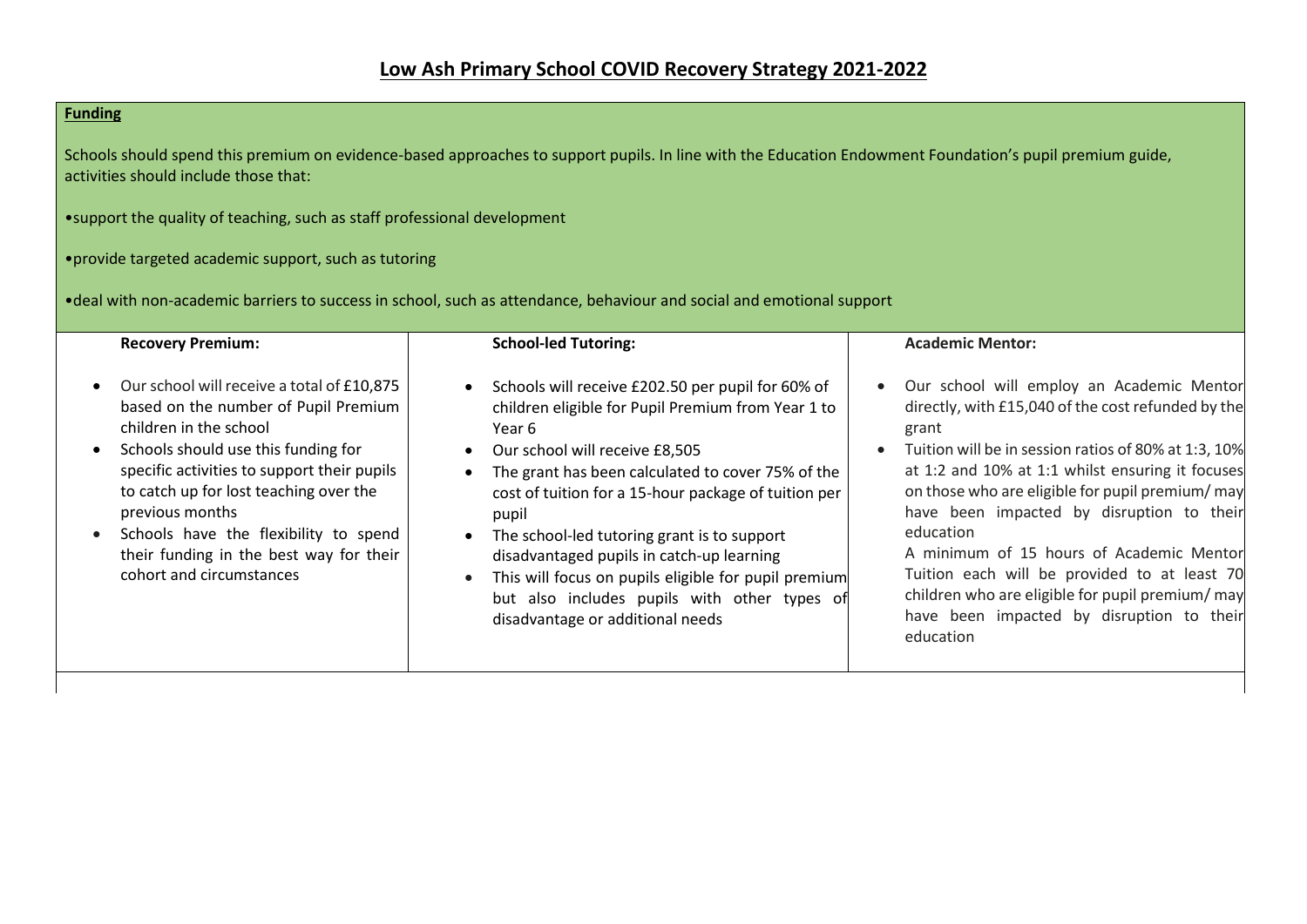## **The EEF Guidance – A Tiered Approach to Support Strategies**

1) Teaching - Spending on improving teaching might include professional development, training and support for early career teachers and recruitment and retention. Ensuring an effective teacher is in front of every class, and that every teacher is supported to keep improving, is the key ingredient of a successful school and should rightly be the top priority for Pupil Premium spending.

2) **Targeted academic support** - Evidence consistently shows the positive impact that targeted academic support can have, including on those who are not making good progress across the spectrum of achievement. Considering how classroom teachers and teaching assistants can provide targeted academic support, including how to link structured one-toone or small group intervention to classroom teaching, is likely to be a key component of an effective Pupil Premium strategy.

3) **Wider strategies** – Wider strategies relate to the most significant non-academic barriers to success in school, including attendance, behaviour and social and emotional support. While many barriers may be common between schools, it is also likely that the specific features of the community each school serves will affect spending in this category.

| <b>Year Group</b> | <b>EEF Strategy</b>                                             | <b>Action</b>                                                                                                                                                                                                                                                                                                                      | Who?                                                                                                    | <b>Intended Outcome</b>                                                                                                                                                                | <b>Monitored</b><br>by        | <b>Review</b><br>Impact<br><b>Summer</b><br>2 2 0 2 1 | <b>Budget</b>                                          |
|-------------------|-----------------------------------------------------------------|------------------------------------------------------------------------------------------------------------------------------------------------------------------------------------------------------------------------------------------------------------------------------------------------------------------------------------|---------------------------------------------------------------------------------------------------------|----------------------------------------------------------------------------------------------------------------------------------------------------------------------------------------|-------------------------------|-------------------------------------------------------|--------------------------------------------------------|
| Reception         | <b>Teaching</b>                                                 | Complete baseline assessment<br>$\bullet$<br>High quality teaching for all<br>$\bullet$<br>Extra phonic and reading sessions<br>for all using new Early Years<br>Practitioner<br>Dialogic Teaching as a focus<br>$\bullet$<br>Outdoor provision enhanced to<br>$\bullet$<br>support outdoor learning<br>Mastering Number delivered | SLT/<br>Early Years<br>Leader /<br>Class Teachers/<br>Nursery Nurses/<br><b>EYP</b>                     | As recommended by EEF, initial baseline<br>assessments completed and teaching amended<br>accordingly<br>Reading as a focus for all children<br>Improved Maths understanding and skills | SLT/<br>Early Years<br>Leader | SLT/<br><b>Early Years</b><br>Leader/<br>Governors    | Cost of<br>additional<br>teaching<br>support<br>£8,000 |
|                   | $\overline{2}$<br><b>Targeted</b><br><b>Academic</b><br>Support | Complete Gap Analysis<br>$\bullet$<br>Establish areas to target from this<br>$\bullet$<br>Focus on social and emotional needs<br>$\bullet$<br>through THRIVE<br>Extra 1:1 Reading with targeted<br>$\bullet$<br>children                                                                                                           | SLT/<br>Early Years<br>Leader /<br>Class Teachers/<br>Nursery Nurses/<br><b>EYP</b>                     | Targeted interventions catch children up in<br>specific areas, especially reading<br>Targeted work in Reading and Communication<br>& Language                                          | SLT/<br>Early Years<br>Leader | SLT/<br>Early Years<br>Leader/<br>Governors           | Cost of<br>additional<br>teaching<br>support<br>£8,000 |
|                   | 3<br>Wider<br><b>Strategies</b>                                 | Support parents especially to increase<br>$\bullet$<br>attendance and engagement with<br>learning                                                                                                                                                                                                                                  | SLT/<br>Early Years<br>Leader /<br>Class Teachers/<br>Nursery Nurses/<br>EYP/Learning<br><b>Mentors</b> | Attendance improves<br>Children are engaged and keen to learn                                                                                                                          | SLT/<br>Early Years<br>Leader | SLT/<br><b>Early Years</b><br>Leader/<br>Governors    | £640 per year<br>group                                 |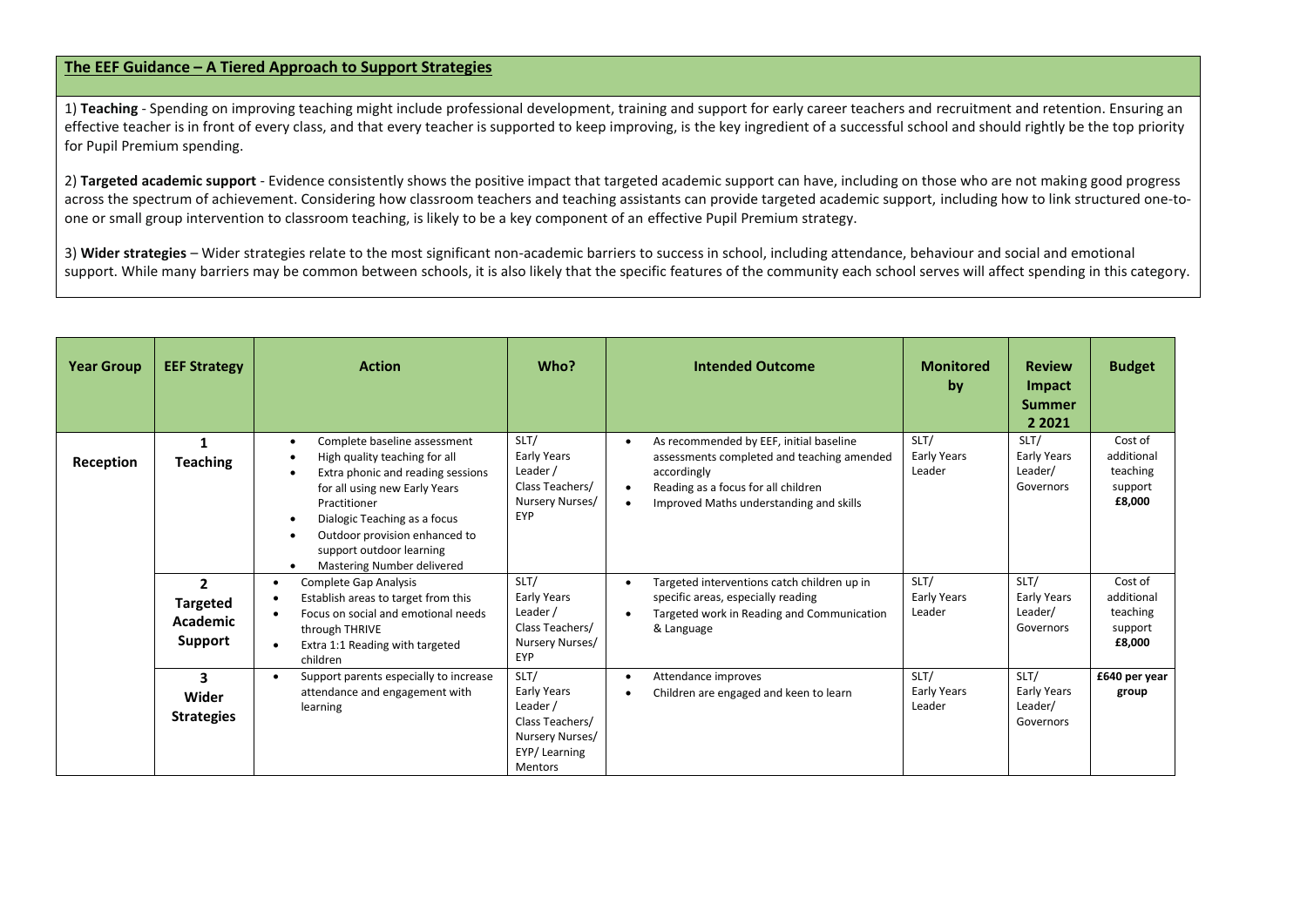| Year 1 | $\mathbf{1}$<br><b>Teaching</b><br>$\overline{2}$                      | Complete baseline assessment<br>$\bullet$<br>High quality teaching for all<br>$\bullet$<br>Extra phonic sessions<br>$\bullet$<br>Dialogic Teaching<br>$\bullet$<br>Mastering Number delivered<br>Deliver keep up/ catch up phonics<br>$\bullet$                                                                                                                                                  | SLT/<br>KS1 Leader /<br>Class Teachers/<br>Phonics Leader<br>SLT/                              | As recommended by EEF, baseline assessment<br>completed by end of Autumn 1<br>Keep Up Phonics teaching catches children up<br>Focus on Reading<br>School provides a broad, balanced, challenging<br>curriculum<br>Improved Maths understanding and skills<br>$\bullet$<br>Missed phonics learning will be delivered by                                                                                                                                                                                                                                                                                        | SLT/<br>KS1 Leader/<br>Phonics Leader<br>SLT/ | SLT/<br>KS1 Leader/<br>Governors<br>SLT/ |                                                                                         |
|--------|------------------------------------------------------------------------|--------------------------------------------------------------------------------------------------------------------------------------------------------------------------------------------------------------------------------------------------------------------------------------------------------------------------------------------------------------------------------------------------|------------------------------------------------------------------------------------------------|---------------------------------------------------------------------------------------------------------------------------------------------------------------------------------------------------------------------------------------------------------------------------------------------------------------------------------------------------------------------------------------------------------------------------------------------------------------------------------------------------------------------------------------------------------------------------------------------------------------|-----------------------------------------------|------------------------------------------|-----------------------------------------------------------------------------------------|
|        | <b>Targeted</b><br><b>Academic</b><br><b>Support</b>                   | sessions to identified children from<br><b>Academic Mentor</b><br>Extra 1:1 Reading with targeted<br>$\bullet$<br>children with Academic Mentor/ TA<br>Apprentice providing targeted<br>$\bullet$<br>support with identified children                                                                                                                                                            | KS1 Leader /<br>Class Teachers/<br>Phonics Leader/<br>HLTA/<br><b>Inclusion Leader</b>         | end of Autumn 2 assessment through extra<br>phonics sessions<br>Children will receive targeted extra reading<br>$\bullet$<br>sessions to accelerate early reading skills<br>Extra Shine intervention sessions in Reading<br>$\bullet$<br>and Maths to identified children will be<br>delivered from Spring Term onwards by the<br><b>Academic Mentor</b>                                                                                                                                                                                                                                                      | KS1 Leader/<br>Phonics Leader                 | KS1 Leader/<br>Governors                 | Academic<br>Mentor costs:<br>£5,010<br>per year group<br>Apprentice<br>support<br>£1871 |
|        | $\overline{\mathbf{3}}$<br>Wider<br><b>Strategies</b>                  | Support parents to increase<br>$\bullet$<br>attendance and engagement with<br>learning<br>Focus on social and emotional needs<br>$\bullet$<br>through THRIVE<br>FSM children will be provided with<br>$\bullet$<br>school lunches during self-isolation<br>If a child needs to stay at home due to<br>$\bullet$<br>COVID, all learning will be provided<br>online so that no education is missed | SLT/<br>KS1 Leader/<br>Class Teachers/<br>Learning<br>Mentors                                  | Attendance improves<br>Children are engaged and keen to learn<br>$\bullet$<br>Parents are kept up to date regarding<br>government guidance for school and its impact<br>on our school<br>Parents are fully informed and prepared for<br>$\bullet$<br>home learning should their child catch COVID<br>All families have the technology and access to<br>support to engage fully in remote learning<br>Increased engagement in home learning by our<br>disadvantaged and most vulnerable families if<br>necessary<br>Disadvantaged and vulnerable families do not<br>go hungry and access their FSM eligibility | SLT/<br><b>KS1 Leader</b>                     | SLT/<br>KS1 Leader/<br>Governors         | £640 per year<br>group                                                                  |
| Year 2 | $\mathbf{1}$<br><b>Teaching</b>                                        | Complete baseline assessment<br>$\bullet$<br>High quality teaching for all<br>$\bullet$<br>$\bullet$<br>Extra phonic sessions<br>Dialogic Teaching<br>$\bullet$<br>Mastering Number delivered<br>$\bullet$                                                                                                                                                                                       | SLT/<br>KS1 Leader /<br>Class Teachers/<br>Phonics Leader                                      | As recommended by EEF, baseline assessment<br>$\bullet$<br>completed by end of Autumn 1<br>Keep Up Phonics teaching catches children up<br>Focus on Reading<br>School provides a broad, balanced, challenging<br>curriculum<br>Improved Maths understanding and skills                                                                                                                                                                                                                                                                                                                                        | SLT/<br>KS1 Leader/<br>Phonics Leader         | SLT/<br>KS1 Leader/<br>Governors         |                                                                                         |
|        | $\overline{2}$<br><b>Targeted</b><br><b>Academic</b><br><b>Support</b> | Deliver keep up/ catch up phonics<br>$\bullet$<br>sessions to identified children from<br><b>Academic Mentor</b><br>Extra 1:1 Reading with targeted<br>children with Academic Mentor/ TA                                                                                                                                                                                                         | SLT/<br>KS1 Leader /<br>Class Teachers/<br>Phonics Leader/<br>HLTA/<br><b>Inclusion Leader</b> | Missed phonics learning will be delivered by<br>end of Autumn 2 assessment through extra<br>phonics sessions<br>Year 2 December Phonics Test will show results<br>in line with National figures<br>Children will receive targeted extra reading<br>sessions to accelerate early reading skills<br>Extra Shine intervention sessions in Reading<br>and Maths to identified children will be<br>delivered from Spring Term onwards by the<br><b>Academic Mentor</b>                                                                                                                                             | SLT/<br>KS1 Leader/<br>Phonics Leader         | SLT/<br>KS1 Leader/<br>Governors         | Academic<br>Mentor costs:<br>£5,010 per year<br>group                                   |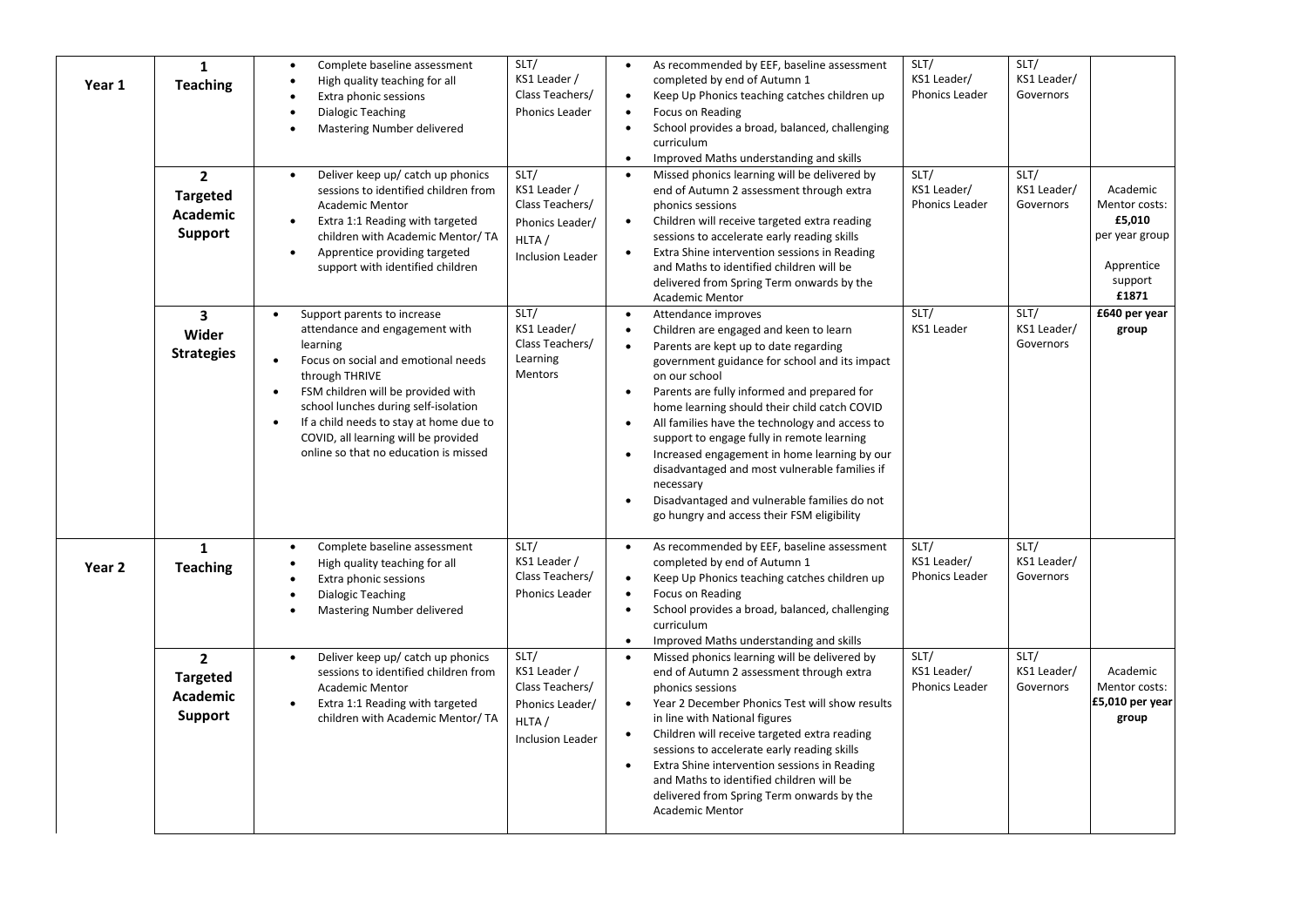|                   | 3<br>Wider<br><b>Strategies</b>                                        | Support parents to increase<br>$\bullet$<br>attendance and engagement with<br>learning<br>$\bullet$<br>Focus on social and emotional needs<br>through THRIVE<br>FSM children will be provided with<br>$\bullet$<br>school lunches during self-isolation<br>If a child needs to stay at home due to<br>$\bullet$<br>COVID, all learning will be provided<br>online so that no education is missed | SLT/<br>KS1 Leader/<br>Class Teachers/<br>Learning<br>Mentors                                  | Attendance improves<br>$\bullet$<br>Children are engaged and keen to learn<br>$\bullet$<br>Parents are kept up to date regarding<br>government guidance for school and its impact<br>on our school<br>Parents are fully informed and prepared for<br>$\bullet$<br>home learning should their child catch COVID<br>All families have the technology and access to<br>$\bullet$<br>support to engage fully in remote learning<br>Increased engagement in home learning by our<br>disadvantaged and most vulnerable families if<br>necessary<br>Disadvantaged and vulnerable families do not<br>$\bullet$<br>go hungry and access their FSM eligibility                           | SLT/<br><b>KS1 Leader</b>                     | SLT/<br>KS1 Leader/<br>Governors     | £640 per year<br>group                                                |
|-------------------|------------------------------------------------------------------------|--------------------------------------------------------------------------------------------------------------------------------------------------------------------------------------------------------------------------------------------------------------------------------------------------------------------------------------------------------------------------------------------------|------------------------------------------------------------------------------------------------|--------------------------------------------------------------------------------------------------------------------------------------------------------------------------------------------------------------------------------------------------------------------------------------------------------------------------------------------------------------------------------------------------------------------------------------------------------------------------------------------------------------------------------------------------------------------------------------------------------------------------------------------------------------------------------|-----------------------------------------------|--------------------------------------|-----------------------------------------------------------------------|
| Year <sub>3</sub> | $\mathbf{1}$<br><b>Teaching</b>                                        | Complete baseline assessment<br>$\bullet$<br>High quality teaching for all<br>$\bullet$<br>Extra phonic sessions<br>$\bullet$<br><b>Dialogic Teaching</b><br>$\bullet$                                                                                                                                                                                                                           | SLT/<br>LKS2 Leader /<br>Class Teachers/<br>Phonics Leader                                     | As recommended by EEF, baseline assessment<br>$\bullet$<br>completed by end of Autumn 1<br>Extra Phonics teaching catches children up<br>$\bullet$<br>Focus on Reading<br>$\bullet$<br>School provides a broad, balanced, challenging<br>$\bullet$<br>curriculum                                                                                                                                                                                                                                                                                                                                                                                                               | SLT/<br>LKS2 Leader/<br><b>Phonics Leader</b> | SLT/<br>LKS2<br>Leader/<br>Governors |                                                                       |
|                   | $\overline{2}$<br><b>Targeted</b><br><b>Academic</b><br><b>Support</b> | Deliver keep up/ catch up phonics<br>$\bullet$<br>sessions to identified children from<br><b>Academic Mentor</b><br>Extra 1:1 Reading with targeted<br>$\bullet$<br>children with Academic Mentor/ TA                                                                                                                                                                                            | SLT/<br>LKS2 Leader/<br>Class Teachers/<br>Phonics Leader/<br>HLTA/<br><b>Inclusion Leader</b> | Missed phonics learning will be delivered by<br>$\bullet$<br>end of Autumn 2 assessment through extra<br>phonics sessions<br>Children will receive targeted extra reading<br>$\bullet$<br>sessions to accelerate early reading skills<br>Extra Shine intervention sessions in Reading<br>$\bullet$<br>and Maths to identified children will be<br>delivered from Spring Term onwards by the<br><b>Academic Mentor</b>                                                                                                                                                                                                                                                          | SLT/<br>LKS2 Leader/<br>Phonics Leader        | SLT/<br>LKS2<br>Leader/<br>Governors | Academic<br>Mentor costs:<br>£5,010<br>Apprentice<br>support<br>£1871 |
|                   | $\overline{\mathbf{3}}$<br>Wider<br><b>Strategies</b>                  | Support parents to increase<br>$\bullet$<br>attendance and engagement with<br>learning<br>Focus on social and emotional needs<br>$\bullet$<br>through THRIVE<br>FSM children will be provided with<br>$\bullet$<br>school lunches during self-isolation<br>If a child needs to stay at home due to<br>$\bullet$<br>COVID, all learning will be provided<br>online so that no education is missed | SLT/<br>LKS2 Leader/<br>Class Teachers/<br>Learning<br>Mentors                                 | Attendance improves<br>$\bullet$<br>Children are engaged and keen to learn<br>$\bullet$<br>Parents are kept up to date regarding<br>$\bullet$<br>government guidance for school and its impact<br>on our school<br>Parents are fully informed and prepared for<br>$\bullet$<br>home learning should their child catch COVID<br>All families have the technology and access to<br>$\bullet$<br>support to engage fully in remote learning<br>Increased engagement in home learning by our<br>$\bullet$<br>disadvantaged and most vulnerable families if<br>necessary<br>Disadvantaged and vulnerable families do not<br>$\bullet$<br>go hungry and access their FSM eligibility | SLT/<br>LKS2 Leader/                          | SLT/<br>LKS2<br>Leader/<br>Governors | £640 per year<br>group                                                |
| Year 4            | 1<br><b>Teaching</b>                                                   | Complete baseline assessment<br>$\bullet$<br>High quality teaching for all<br>$\bullet$<br>Dialogic Teaching<br>$\bullet$<br>Extra teacher reduces group sizes<br>in core subjects                                                                                                                                                                                                               | SLT/<br>LKS2 Leader /<br><b>Class Teachers</b>                                                 | As recommended by EEF, baseline assessment<br>$\bullet$<br>completed by end of Autumn 1<br>Focus on Reading<br>School provides a broad, balanced, challenging<br>$\bullet$<br>curriculum                                                                                                                                                                                                                                                                                                                                                                                                                                                                                       | SLT/<br>LKS2 Leader/<br>Phonics Leader        | SLT/<br>LKS2 Leader                  | Cost of<br>additional<br>teaching<br>support<br>£10,000               |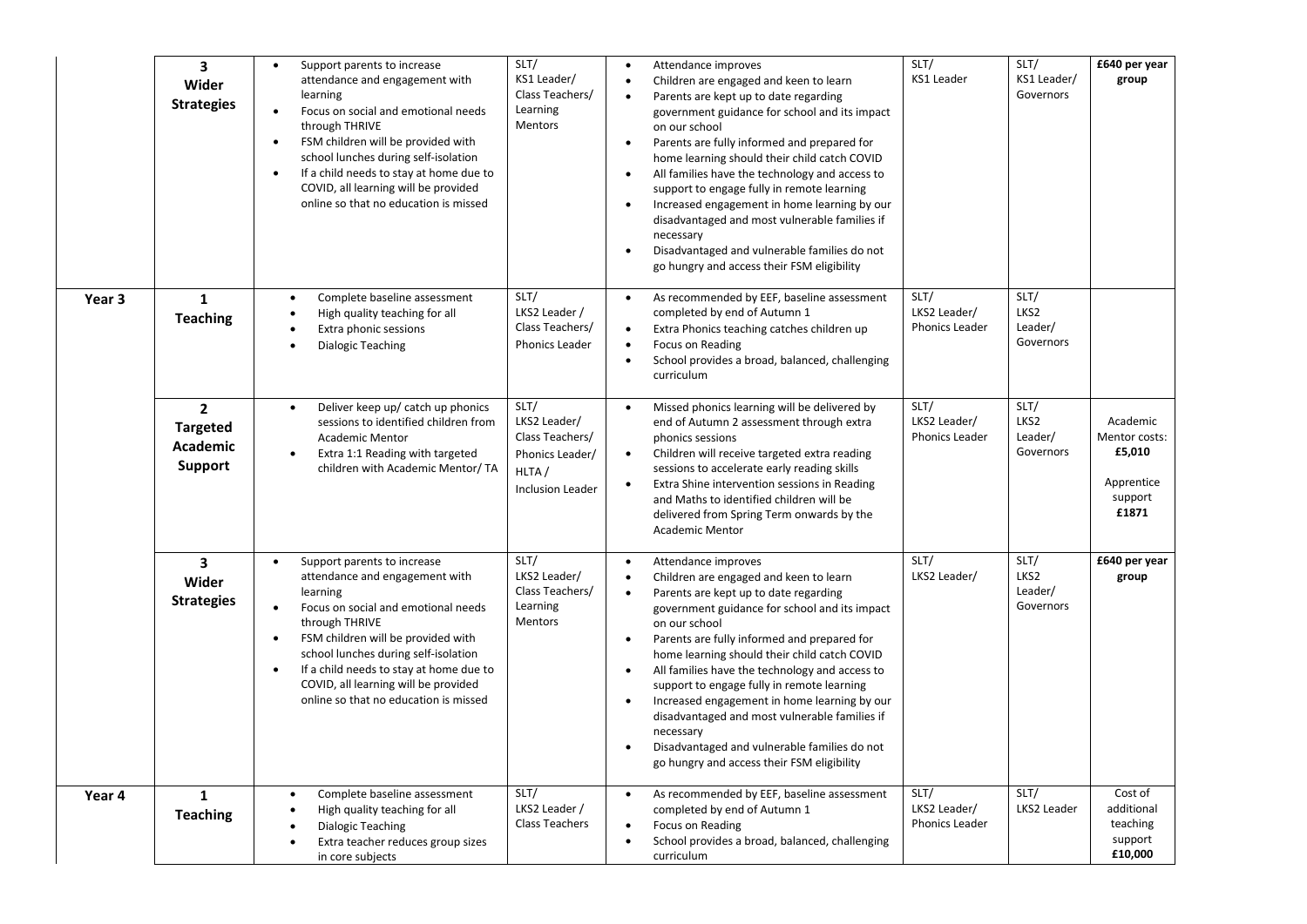|        | $\overline{2}$<br><b>Targeted</b><br>Academic<br>Support               | Small group lessons in Reading,<br>$\bullet$<br>Writing and Maths to identified<br>children will be delivered by<br>experienced teacher<br>Extra 1:1 Reading with targeted<br>$\bullet$<br>children with TA                                                                                                                                                                                      | SLT/<br>LKS2 Leader/<br>Class Teachers/<br>HLTA/<br><b>Inclusion Leader</b> | Identified children in Reading, Writing and<br>$\bullet$<br>Maths will make accelerated progress<br>Children will receive targeted extra reading<br>$\bullet$<br>sessions to accelerate early reading skills                                                                                                                                                                                                                                                                                                                                                                                                                                         | SLT/<br>LKS2 Leader/<br><b>Assistant Head</b> | SLT/<br>LKS2<br>Leader/<br>Governors | £390 per year<br>group                                  |
|--------|------------------------------------------------------------------------|--------------------------------------------------------------------------------------------------------------------------------------------------------------------------------------------------------------------------------------------------------------------------------------------------------------------------------------------------------------------------------------------------|-----------------------------------------------------------------------------|------------------------------------------------------------------------------------------------------------------------------------------------------------------------------------------------------------------------------------------------------------------------------------------------------------------------------------------------------------------------------------------------------------------------------------------------------------------------------------------------------------------------------------------------------------------------------------------------------------------------------------------------------|-----------------------------------------------|--------------------------------------|---------------------------------------------------------|
|        | 3<br>Wider<br><b>Strategies</b>                                        | Support parents to increase<br>$\bullet$<br>attendance and engagement with<br>learning<br>Focus on social and emotional needs<br>$\bullet$<br>through THRIVE<br>FSM children will be provided with<br>$\bullet$<br>school lunches during self-isolation<br>If a child needs to stay at home due to<br>$\bullet$<br>COVID, all learning will be provided<br>online so that no education is missed | SLT/<br>LKS2 Leader/<br>Class Teachers/<br>Learning<br>Mentors              | Attendance improves<br>$\bullet$<br>Children are engaged and keen to learn<br>Parents are kept up to date regarding<br>$\bullet$<br>government guidance for school and its impact<br>on our school<br>Parents are fully informed and prepared for<br>$\bullet$<br>home learning should their child catch COVID<br>All families have the technology and access to<br>$\bullet$<br>support to engage fully in remote learning<br>Increased engagement in home learning by our<br>disadvantaged and most vulnerable families if<br>necessary<br>Disadvantaged and vulnerable families do not<br>$\bullet$<br>go hungry and access their FSM eligibility | SLT/<br>LKS2 Leader/                          | SLT/<br>LKS2<br>Leader/<br>Governors | £640 per year<br>group                                  |
| Year 5 | $\mathbf{1}$<br><b>Teaching</b>                                        | Complete baseline assessment<br>$\bullet$<br>High quality teaching for all<br>$\bullet$<br><b>Dialogic Teaching</b><br>$\bullet$<br>Extra HLTA/ teacher reduces group<br>$\bullet$<br>sizes in core subjects                                                                                                                                                                                     | SLT/<br>UKS2 Leader /<br><b>Class Teachers</b>                              | As recommended by EEF, baseline assessment<br>$\bullet$<br>completed by end of Autumn 1<br>Focus on Reading<br>School provides a broad, balanced, challenging<br>$\bullet$<br>curriculum                                                                                                                                                                                                                                                                                                                                                                                                                                                             | SLT/UKS2 Leader                               | SLT/<br>UKS2<br>Leader/<br>Governors | Cost of<br>additional<br>teaching<br>support<br>£10,000 |
|        | $\overline{2}$<br><b>Targeted</b><br><b>Academic</b><br><b>Support</b> | Small group lessons in Reading,<br>$\bullet$<br>Writing and Maths to identified<br>children will be delivered by HLTA/<br>teacher<br>Extra 1:1 Reading with targeted<br>$\bullet$<br>children with TA<br>Extra tuition for identified children<br>$\bullet$                                                                                                                                      | SLT/<br>UKS2 Leader/<br>Class Teachers/<br>HLTA/<br><b>Inclusion Leader</b> | Identified children in Reading, Writing and<br>$\bullet$<br>Maths will make accelerated progress<br>Children will receive targeted extra reading<br>$\bullet$<br>sessions to accelerate early reading skills                                                                                                                                                                                                                                                                                                                                                                                                                                         | SLT/<br>UKS2 Leader/<br><b>Assistant Head</b> | SLT/UKS2<br>Leader/<br>Governors     | £390 per year<br>group                                  |
|        | $\overline{\mathbf{3}}$<br>Wider<br><b>Strategies</b>                  | Support parents to increase<br>$\bullet$<br>attendance and engagement with<br>learning<br>Focus on social and emotional needs<br>$\bullet$<br>through THRIVE<br>FSM children will be provided with<br>$\bullet$<br>school lunches during self-isolation<br>If a child needs to stay at home due to<br>$\bullet$<br>COVID, all learning will be provided<br>online so that no education is missed | SLT/<br>UKS2 Leader/<br>Class Teachers/<br>Learning<br>Mentors              | Attendance improves<br>$\bullet$<br>Children are engaged and keen to learn<br>Parents are kept up to date regarding<br>$\bullet$<br>government guidance for school and its impact<br>on our school<br>Parents are fully informed and prepared for<br>$\bullet$<br>home learning should their child catch COVID<br>All families have the technology and access to<br>$\bullet$<br>support to engage fully in remote learning<br>Increased engagement in home learning by our<br>disadvantaged and most vulnerable families if<br>necessary<br>Disadvantaged and vulnerable families do not<br>go hungry and access their FSM eligibility              | SLT/<br>UKS2 Leader/                          | SLT/<br>UKS2<br>Leader/<br>Governors | £640 per year<br>group                                  |